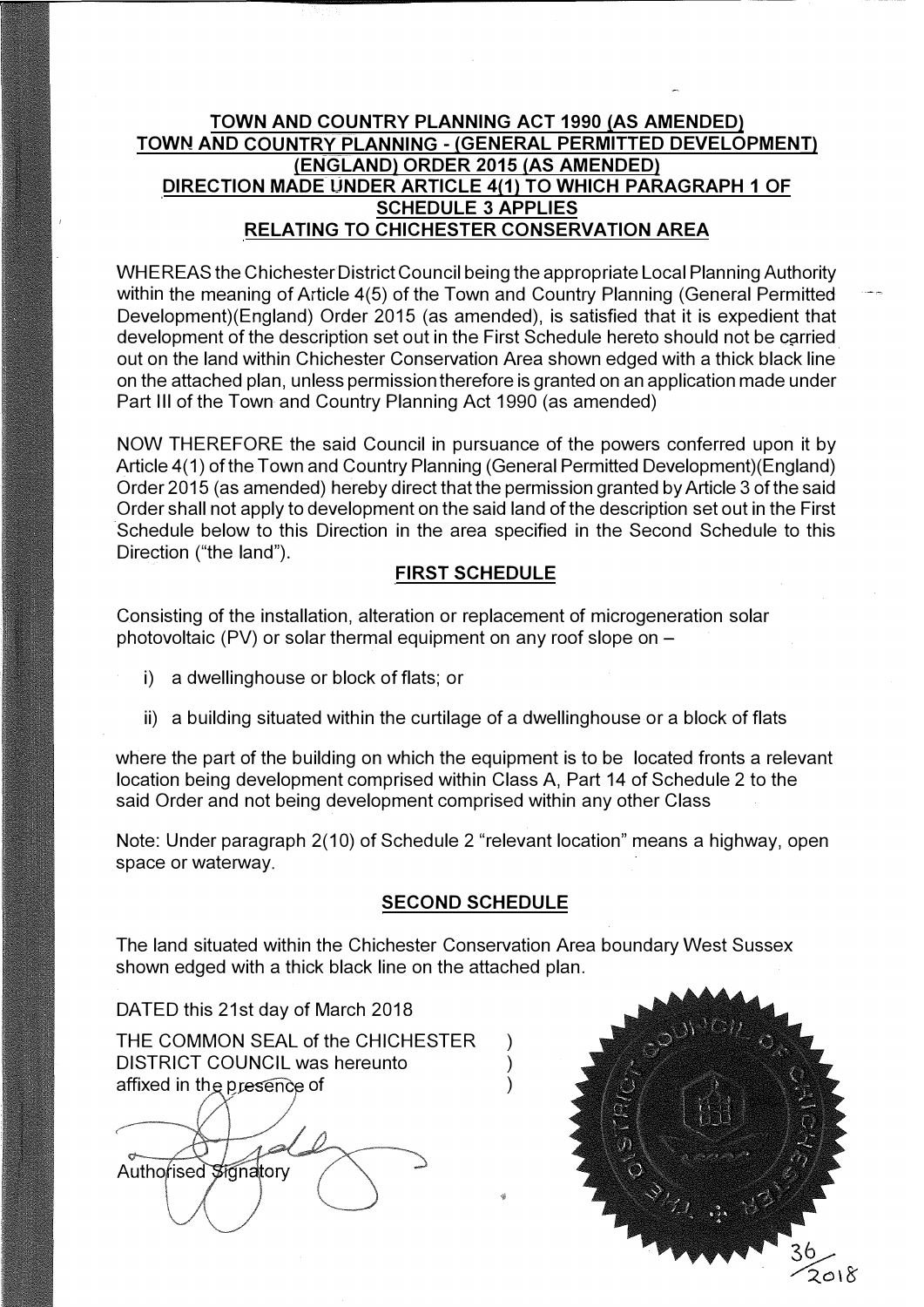Confirmed under the Common Seal of Chichester District Council this 20th day of September 2018<br>The Common Seal of the Council was affixed to<br>this Direction in the presence of

Signed Way . . . . . . . . (Authorised Signatory)